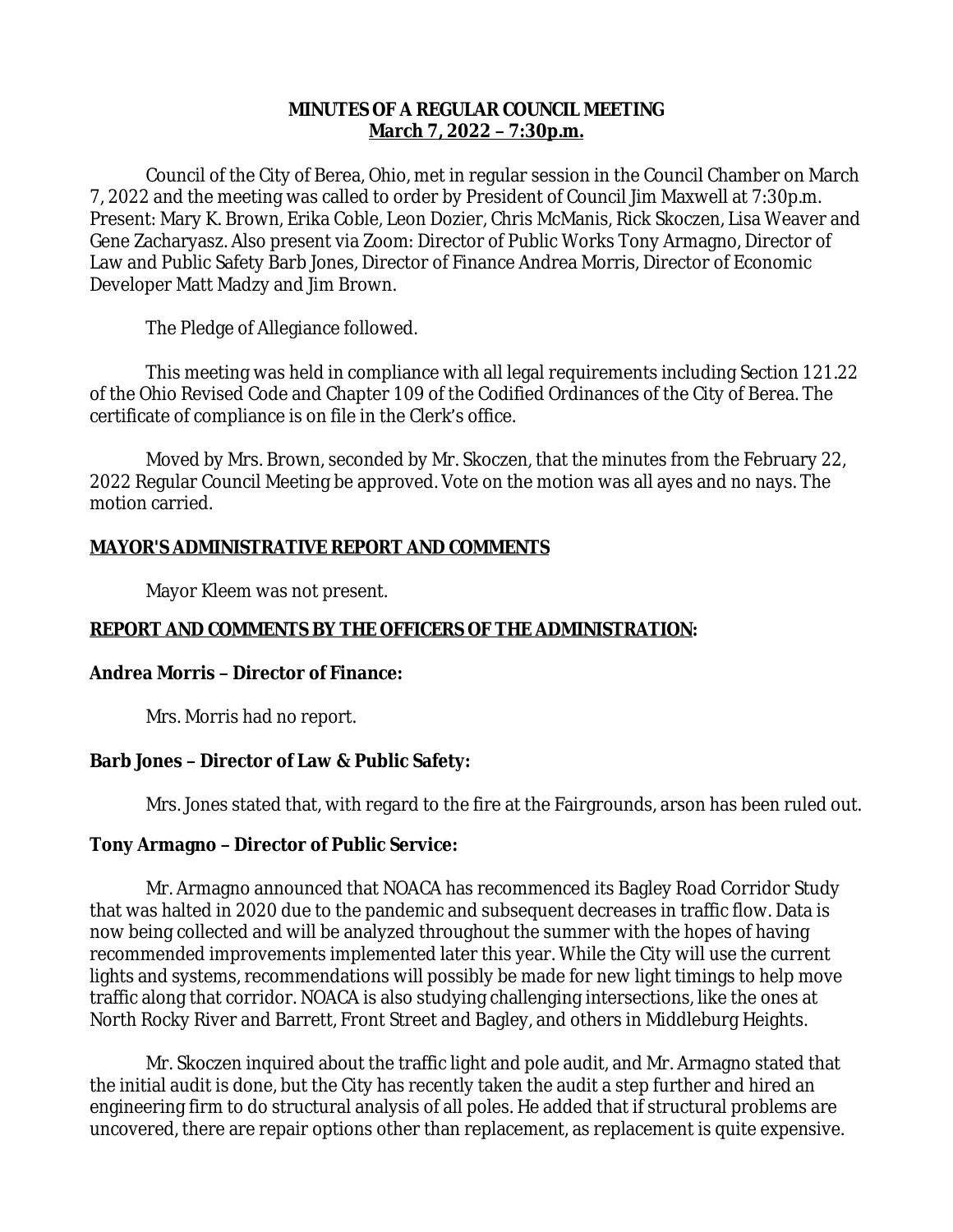Mrs. Coble stated that motorists are not stopping for pedestrians in the crosswalk across from Finnie Stadium, which could be very dangerous. Mr. Armagno responded that similar concerns have been brought up recently through the Chief of Police, and the Administration is looking at upgrading the signage soon to call more attention to the crosswalk. Motorists are required to yield to pedestrians, even mid-block, and the sign improvements will hopefully help.

General discussion commenced regarding a tour of the Water Plant for Council Members, and Mr. Armagno stated that he would work with the Clerk to set a date.

Mr. McManis asked if some patching could be done by Buckeye to help motorists out, and Mrs. Weaver inquired about the water quality study and when it would be available. Mr. Armagno, while uncertain about the timing of the water report, stated that he would follow up with Mrs. Weaver.

Mr. Dozier asked about the Ordinance that bans residents from parking boats and campers at their residences. Mrs. Jones stated that, over the years, these laws have not been enforced because storage costs for these items could be quite lofty. She suggested that a conversation be had regarding enforcement of these laws, perhaps at a committee meeting. She noted that enforcement is sought if a trailer is hooked up to electricity or protruding over the sidewalk.

#### **Marty Compton – Director of Recreation:**

Mr. Compton was not present.

| <b>COMMENDATIONS:</b> | <b>NONE</b> |
|-----------------------|-------------|
|                       |             |

| <b>PETITIONS:</b> | <b>NONE</b> |
|-------------------|-------------|
|                   |             |

### **AUDIENCE PARTICIPATION:**

Tom Brazee inquired about the Cleveland Browns expansion project being slowed down, as referenced in the latest Berean. He said that he was unaware of such a project, and suggested that the Browns communicate with residents better, noting that he has heard the Browns had wanted to expand all the way to Front Street, and were disappointed they were unable to do so.

Mr. Brazee continued by expressing frustration that Ward 1 residents are being thrown out of their houses at the expense of private enterprise, and questioned Serpentini's response at a recent Planning Commission meeting when they said that there were no plans for their current site once they move to their new location. He felt this was a pivot away from the question, and expressed concern that the Browns, like Baldwin Wallace, are expanding further in to Berea, which is not how the City should be operating, especially without informing residents.

Mrs. Jones responded that Mayor Kleem has indicated that all house purchases were made between the Browns and the residents. The City was not a party to those plans, and the purchases began 3 or 4 years ago. With regard to the purchases that were made, many people were allowed to stay in their houses for a while, and there was general public knowledge that the Browns wanted to expand their training area, as evidenced in media coverage and discussions at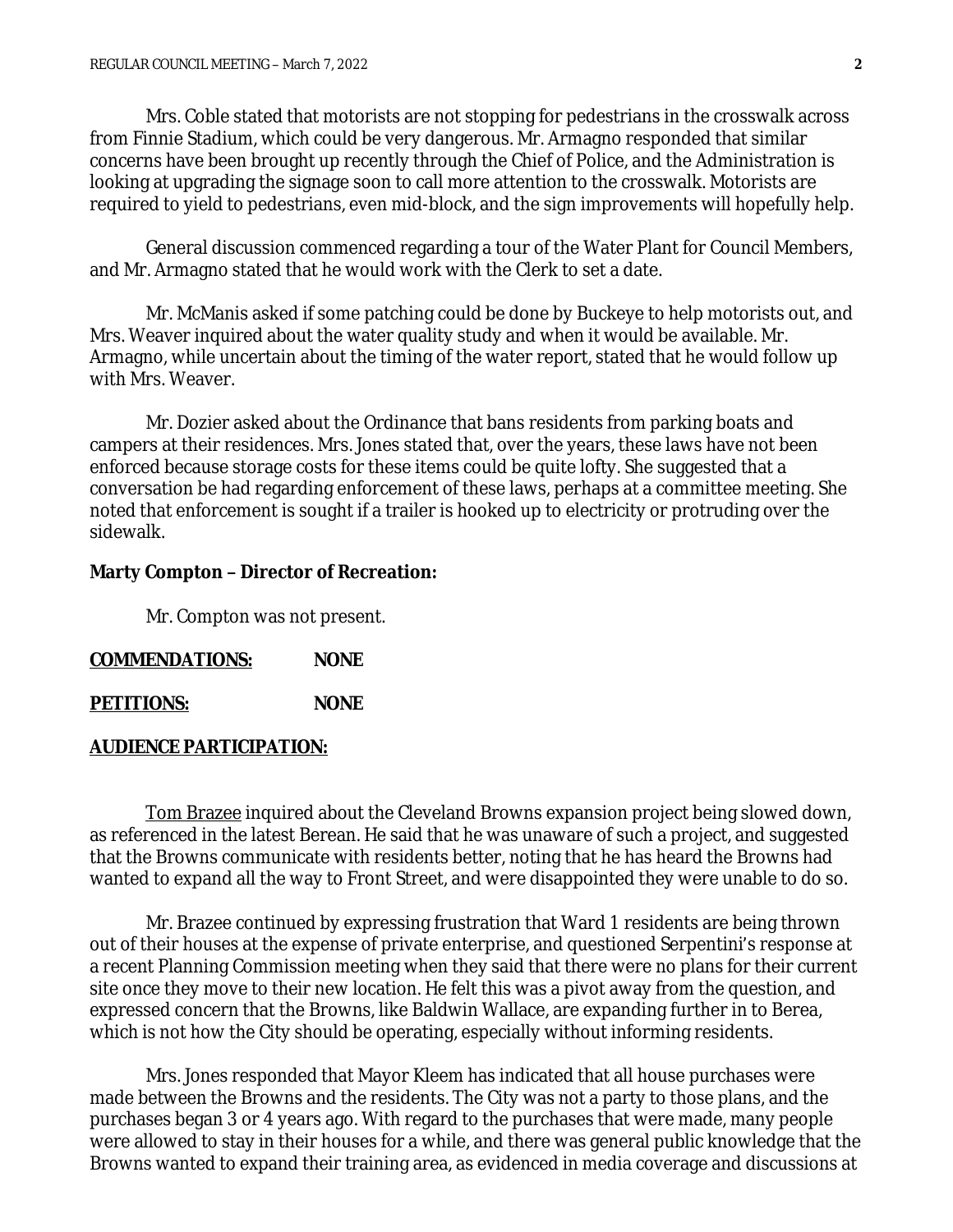prior Council meetings. As far as the Browns plans, she has nothing definitive to report, merely informal speculation.

Gail Grizzell referenced an article she read on Cleveland.com that stated Governor DeWine is hoping to eradicate all lead pipes in the State of Ohio, and wondered if lead pipes play any part in Berea's water system. Mr. Armagno responded that the City is required to keep tabs on lead pipes in the City and, to the City's knowledge, there are no lead pipes in City rights-ofway, although there are some on private properties. The City is not responsible for replacing pipes on private property, but does notify residents so that they can take the necessary steps to remove these pipes. Mr. Armagno stated that if the City does come across a lead pipe on City property, it will be replaced immediately.

Mr. Maxwell inquired as to the time frame in which lead pipes were used, and Mr. Armagno responded that it varies, but mainly the 1950s-1960s. He stated that he was unsure when such pipes were banned.

Ms. Grizzell asked if she can request to know whether her property has any lead pipes, and Mr. Armagno responded that, if the City has information regarding the pipes on her property, it will be provided to her.

Mr. Brazee noted that the EPA has standards for the Water Plant that they must meet in order to prevent transmission of lead in to water. Chemicals help prevent the deterioration of lead, and Berea water, to his knowledge, is within allowable EPA limits, and thus nothing to worry about.

Mrs. Grizzell stated that a former member of Berea City Council, Richard Cansler, passed away. He helped to shepherd in the Browns training facility and the City's recycling program, and his service will take place on Saturday at Heritage Church.

Eydie Lott referenced the road study, asking how roads are selected to be redone because Emerson is in extremely poor condition. Mr. Armagno responded that the recent study that was conducted will act as a guide, but there are other considerations, including utility and waterline projects, requests from City Council and the amount of traffic on the road. Within the next month or so, a list of recommended roads will be available, but with regard to Emerson, the potholes can be taken care of right away and the Administration is aware that it is one of the worst roads in Ward 1 based on condition ratings.

Dennis Knowles asked why there was a speeding system in his Ward, and Mr. Maxwell stated that the City owns two speed signs and they are moved around the City based on complaints from Council and residents. The signs may help to remind people, or alert people, to the fact that they are speeding.

Holly Porter stated that the orange ramps on sidewalks that move in to crosswalks, used for handicapped accessibility, are crumbling and dangerous all around the City. Mr. Armagno asked for specifics as to where they are poor and hazardous, but stated that they are redone when the roads are resurfaced. Mr. Maxwell encouraged residents with concerns to filter complaints through the City website or their Council Members. Mrs. Porter reported that they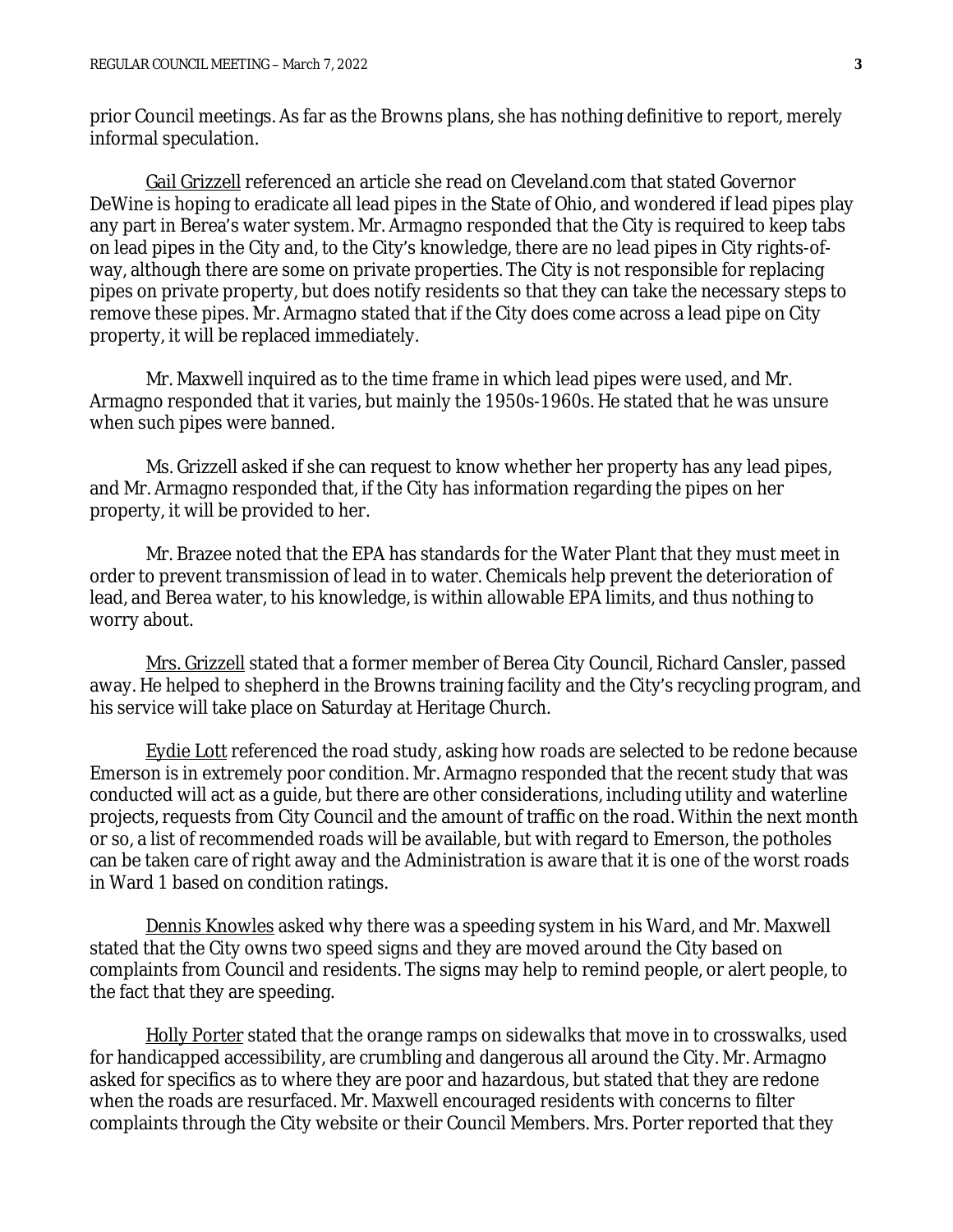are crumbling all through the downtown area, specifically by National City Bank, the Berea Commons, the Triangle and the Conservatory.

With regard to the Browns expansion, Mr. Maxwell stated that Council was aware of the intention to expand, and worked with the City on the Mt. Zion project, but no concrete plans have been provided to Council.

General discussion commenced about who owns the Brown Training Facility, and Mr. Maxwell stated that the City owns the building. Mr. Brazee asked why the Browns would be secretive about their plans, and Mr. Maxwell responded that he does not know what conversations are ongoing, but Mr. Brazee still felt that something is going on behind the scenes and the community should know.

Daune Jaynes clarified that once the Browns have expansion plans, they will need to follow proper procedures and go through Planning Commission and, perhaps, Council for a rezone. Mr. Maxwell added that there are many steps for them to follow.

Marty Lott referenced a resident that had attended prior meetings and expressed concerns about the new Senior Living Facility on the North End, noting that she is experiencing difficult times right now. Part of this is due to the fact that the flooding issue and Senior Living project are preventing her from being able to rent out her duplex. Decisions are being made by the City that truly affect people, and people are quite unaware, and his conscious can't handle it anymore. With regard to the Browns, there are good people in the North End who are trying to maintain the quality of their neighborhoods. He added that there are so many issues and he would really like to see the Mayor at these meetings to answer some questions.

#### **COUNCIL COMMITTEE REPORTS AND ANNOUNCEMENTS:**

### **Southwest Health Care System Board of Directors – Chris McManis**

Mr. McManis stated that he attended his first meeting and was impressed at the level of participation by the hospital's leadership, and looked forward to being involved.

### **Berea Shade Tree Commission – Erika Coble**

Mrs. Coble stated that the Commission is looking to hold a meeting in April.

# **LEGISLATION – THIRD READING: NONE**

### **LEGISLATION – SECOND READING:**

# **ORDINANCE NO. 2-2: AN ORDINANCE AUTHORIZING THE MAYOR TO ENTER INTO A COMMUNITY REINVESTMENT AREA ("CRA") AGREEMENT WITH JOYCE MANUFACTURING CO. AND RAM REAL ESTATE, LLC., AND DECLARING AN EMERGENCY.**

The Clerk read the title of the Ordinance.

Ordinance No. 2-2 stands on second reading.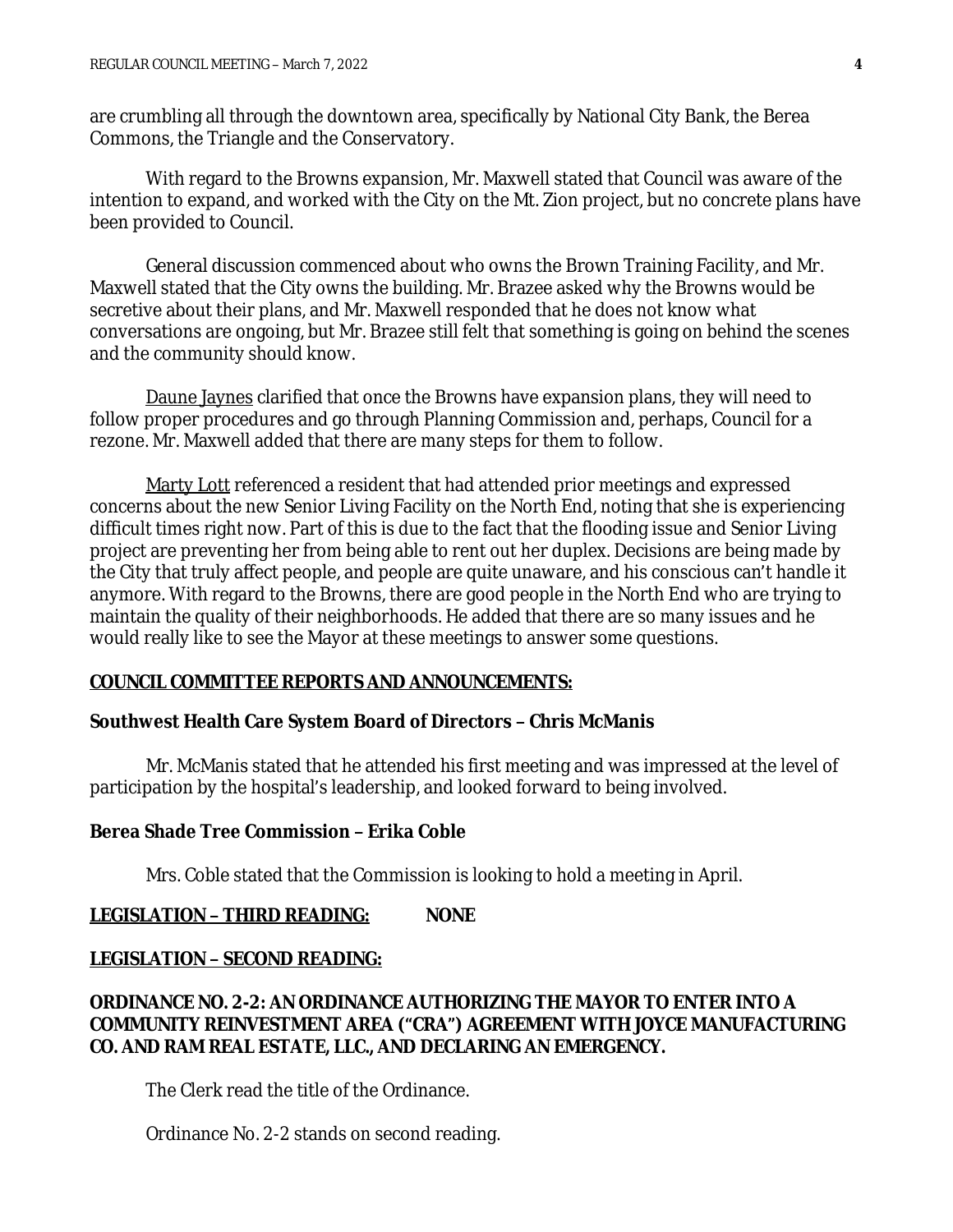### **ORDINANCE NO. 2-3: AN ORDINANCE AUTHORIZING ALL ACTIONS NECESSARY TO ACCEPT NORTHEAST OHIO PUBLIC ENERGY COUNCIL (NOPEC) 2022 ENERGIZED COMMUNITY GRANT(S), AND DECLARING AN EMERGENCY.**

The Clerk read the title of the Ordinance.

Ordinance No. 2-3 stands on second reading.

## **ORDINANCE NO. 2-4: AN ORDINANCE AUTHORIZING THE DIRECTOR OF PUBLIC SERVICE TO AMEND A CONTRACT WITH THE CUYAHOGA COUNTY DEPARTMENT OF PUBLIC WORKS TO EXTEND THE TERM OF THE CONTRACT TO PROVIDE CERTAIN SERVICES RELATIVE TO THE CITY SEWERS, AS DETERMINED FROM TIME-TO-TIME, TO FURTHER ADVANCE THE CITY'S SANITARY AND STORM SEWER MAINTENANCE PROGRAM, AND DECLARING AN EMERGENCY.**

The Clerk read the title of the Ordinance.

Ordinance No. 2-4 stands on second reading.

## **ORDINANCE NO. 2-5: AN ORDINANCE AUTHORIZING THE MAYOR TO ENTER INTO A PURCHASE AGREEMENT FOR THE SALE OF REAL PROPERTY, LOCATED AT 106 JACOB STREET, PERMANENT PARCEL NO. 364-06-022, A SINGLE-FAMILY HOME, WHICH IS NO LONGER NEEDED FOR MUNICIPAL PURPOSES, TO THE PERSON OR PERSONS OR ENTITY SUBMITTING THE HIGHEST AND BEST OFFER, AND DECLARING AN EMERGENCY.**

The Clerk read the title of the Ordinance.

Director of Economic Development, Matt Madzy, was present this evening, as was Jim Brown. Mr. Madzy stated that 106 Jacob Street was acquired as part of the DeGeronimo deal, and this proposal is to seek authority from Council to sell the property by owner utilizing Zillow. Mrs. Coble will be assisting in coordinating an open house for the community, after which the City will likely wait a week until beginning to accept offers. A separate email account will be created to keep track of all correspondence with regard to this property. Once an offer is accepted, the purchase agreement will include a deed restriction that the house can not be rented out. The Administration would also like to see this house included in the new HOA created for this neighborhood, prior to transfer.

Mr. Brown explained some of the renovations that have been conducted, noting that it is a nice piece of property and should sell quickly.

Mr. Skoczen asked how much was spent on renovations and whether the City is set to come out of the project in the green. Mr. Madzy replied that the City is asking for \$295,000 and Mr. Brown said that total expenditures were around \$150,000, which sounds like a lot until one considers that the acquisition cost was \$0.

In response to a question from Mrs. Weaver, Mr. Brown stated the renovation total includes materials and subcontractor costs.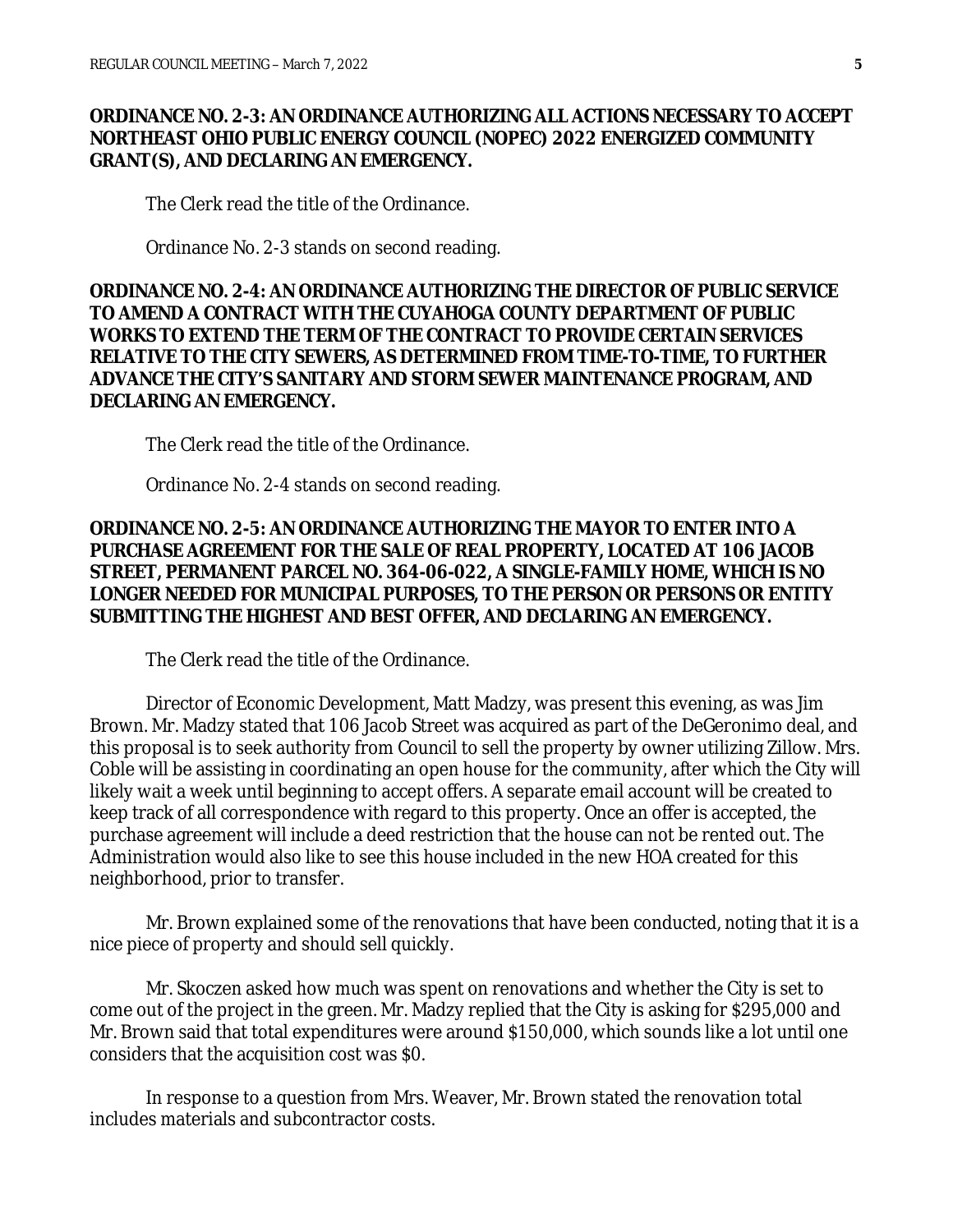Mr. McManis inquired about a realtor allowance and whether it was built in, and Mr. Madzy responded that the realtor's fee will come out of proceeds.

Mrs. Brown asked if anything is being done with the other properties that the City acquired in the DeGeronimo deal, and Mr. Madzy stated that the lot on Eastland is buildable, but there are no plans for that vacant land yet. Mr. Brown added that nothing but necessary repairs have been done at 180 and 190 Beech Street.

Mr. Skoczen asked if the proceeds from the sale of 106 Jacob will be used to help fund the repairs of the other houses, and Mrs. Morris responded in the affirmative.

Mr. Brazee suggested that there be extended conversations about what will become of the two remaining houses, possibly at a Council Work Session so that the public could provide input.

In response to a question from Mrs. Porter, Mrs. Morris stated that the funds of this sale would go in to the Neighborhood Capital Improvement Fund, and have its own line account number. The money is not in the General Fund but in its own capital project fund.

Mrs. Porter reminded everyone that the City is paying property taxes on these properties, and the City also owns another lot on Baker Street. Mr. Madzy clarified that while Council did pass legislation regarding the house on Baker Street, the property owner filed bankruptcy, and thus all action on the property was halted. Mrs. Porter stated that it would be nice to be kept in the loop on such City happenings.

Ordinance No. 2-5 stands on second reading.

## **ORDINANCE NO. 2-6: AN ORDINANCE AUTHORIZING THE MAYOR TO ENTER INTO AN AGREEMENT WITH THE CENTURY HOME GARDEN DISTRICT HOMEOWNERS' ASSOCIATION FOR THE PURPOSE OF INCLUDING 106 JACOB STREET (PERMANENT PARCEL NO. 364-06- 022), IN THE CENTURY HOME GARDEN DISTRICT, AND DECLARING AN EMERGENCY.**

The Clerk read the title of the Ordinance.

Mr. Maxwell stated that the HOA bylaws were provided to Council, as was some additional information. Mrs. Coble stated that, for the record, she has resigned from the HOA Board and, moving forward, will be able to more fully represent the community as a general member of the HOA.

In response to an inquiry from Mr. Dozier, Mrs. Jones said that 28 homeowners have joined the HOA.

Ordinance No. 2-6 stands on second reading.

## **ORDINANCE NO. 2-7: AN ORDINANCE APPROPRIATING FROM THE VARIOUS FUNDS TO INDIVIDUAL ACCOUNTS FOR THE CURRENT EXPENDITURES AND OTHER EXPENSES OF THE CITY OF BEREA FOR THE FISCAL YEAR ENDING DECEMBER 31, 2022, AND EXPRESSLY REPEALING ORDINANCE NO. 2021-77.**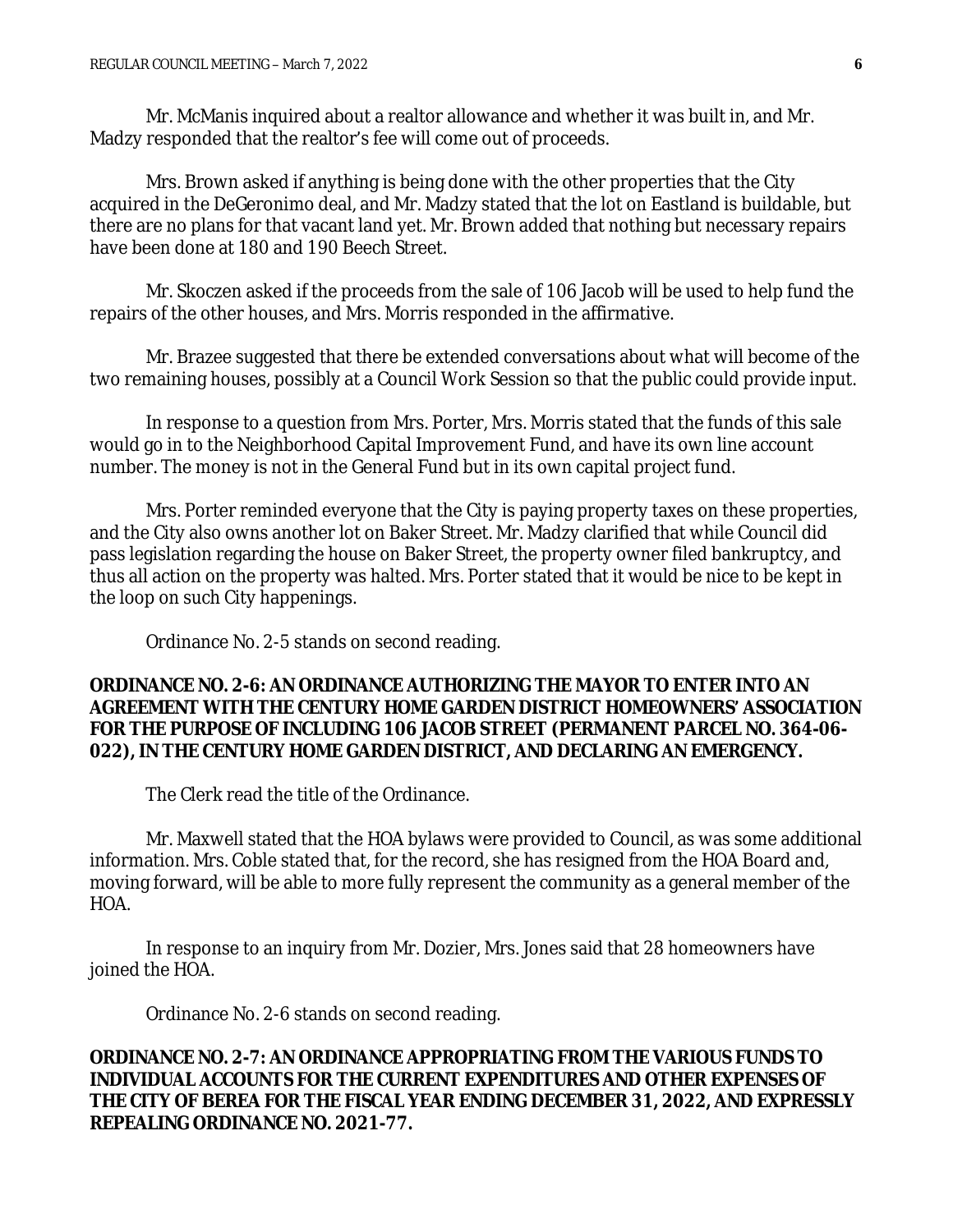The Clerk read the title of the Ordinance.

Moved by Mrs. Brown, seconded by Mr. Zacharyasz, that Ordinance No. 2-7 be placed on the March 16, 2022 Finance Committee meeting agenda. Vote on the motion was all ayes and no nays. The motion carried and Mr. Maxwell stated that the Finance Committee meeting will begin at 7:00p.m.

### **LEGISLATION – FIRST READING:**

## **ORDINANCE NO. 3-1: AN ORDINANCE OPTING-OUT OF H.B. 172 AND REAFFIRMING THE BAN ON DISCHARGING, IGNITING OR EXPLODING FIREWORKS IN THE CITY OF BEREA, AS SET FORTH IN CHAPTER 1519 OF THE CODIFIED ORDINANCES OF THE CITY OF BEREA, AND DECLARING AN EMERGENCY.**

The Clerk read the title of the Ordinance.

Mrs. Jones explained that the Ohio Legislature passed a bill allowing people to shoot off consumer grade fireworks on private property on 12 select holidays throughout the year. There was, however, significant opposition that came forward, and thus the law includes a stipulation that Cities can choose to opt-out and maintain their current bans. Mrs. Jones noted that the issue was discussed with Police Chief Clark and Fire Chief Ledwell, and both recommended the current ban be maintained, particularly due to the fact that some neighborhoods in the City are densely populated, and oftentimes people do not use these fireworks responsibly, thus it becomes a matter of public safety.

Mrs. Jones added that many Cities are introducing similar opt-out laws.

Mr. Brazee thanked Council for the opt-out, but asked that Council consider increasing the penalty for violating Ordinance 1519.99, and requested that this Ordinance be enforced. He referenced a house on Clark Street that has full fireworks displays several times throughout the year, which is annoying to everyone. With regard to enforcement, Mrs. Jones recommended that a clause be added that prohibits the Court from suspending fines.

Mr. McManis noted that it is difficult to enforce this Ordinance because the offenders are often finished before the Police have arrived on scene. Mrs. Jones concurred. Mr. Maxwell stated that Council receives the Police logs and sees that the Officers go out, but because of due process laws, enforcement is simply difficult.

General discussion commenced concerning what constitutes a violation, and Mrs. Jones noted that things like sparklers will be permitted. Mr. Zacharyasz suggested incremental fines, based on the number of violations.

Ordinance No. 3-1 stands on first reading.

**ORDINANCE NO. 3-2: AN ORDINANCE AUTHORIZING THE DIRECTOR OF PUBLIC SERVICE TO RENEW AN AGREEMENT WITH CUYAHOGA SOIL AND WATER CONSERVATION DISTRICT TO PROVIDE TECHNICAL ASSISTANCE IN IMPLEMENTING SOIL AND WATER CONSERVATION MEASURES, AND DECLARING AN EMERGENCY.**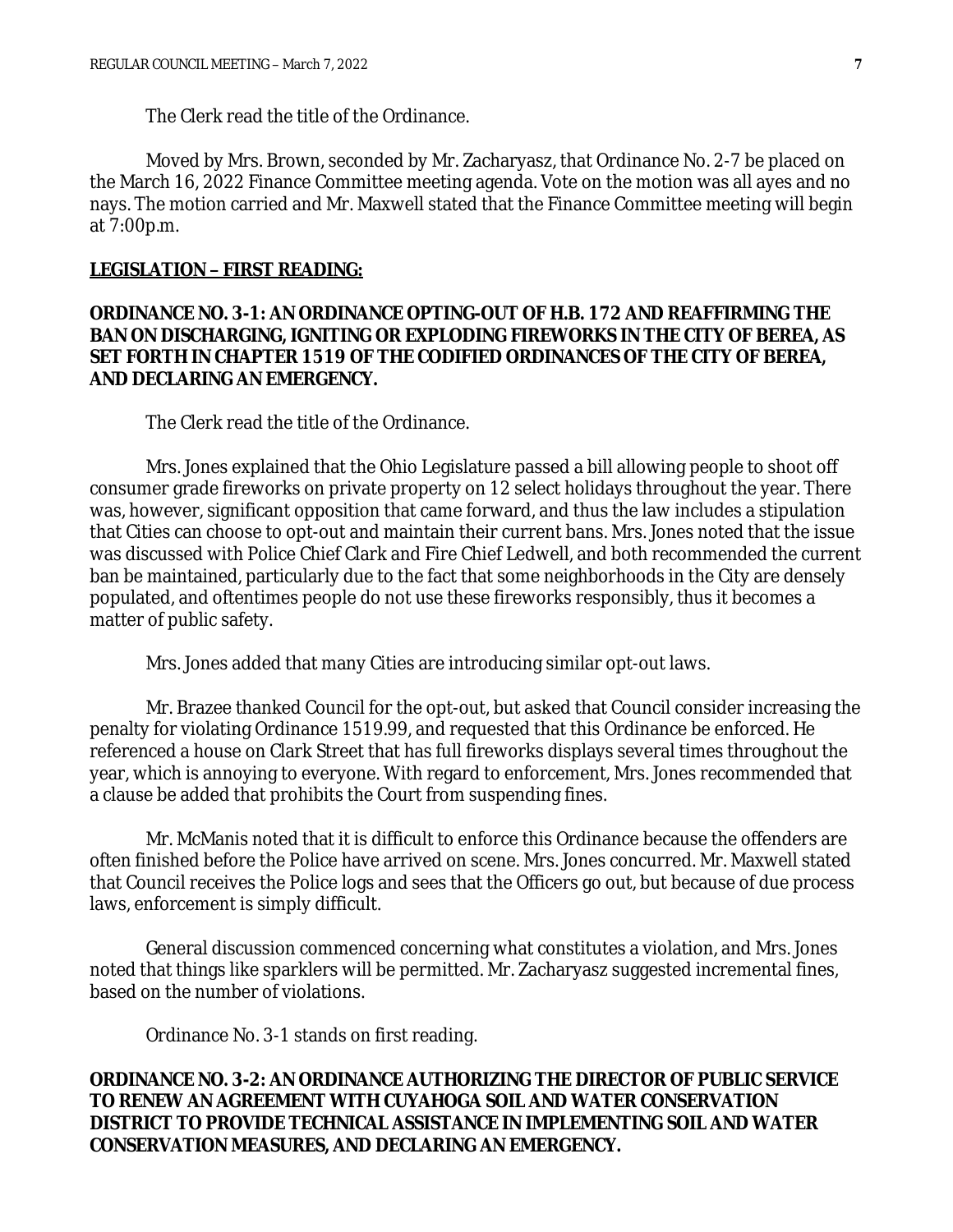The Clerk read the title of the Ordinance.

Mr. Armagno explained that the District provides supplemental services for the stormwater program including construction site inspections, post construction inspections, and many other control measures. The agreement that the City entered in to last year was successful, thus additional supplemental services are being requested.

Mrs. Coble asked about some examples of things the District helps with, and Mr. Armagno stated that they were involved in the high school construction, and they will be used, as projects arise, in the coming year on private, commercial and residential projects.

In response to a question from Mr. Maxwell, Mr. Armagno stated that the District provides cost estimates and lump sums based on a range of sites within the City.

Ordinance No. 3-2 stands on first reading.

**ORDINANCE NO. 3-3: AN ORDINANCE AMENDING SECTION 311.13, WATER RATES, OF CHAPTER 311, WATER, IN TITLE THREE, PUBLIC UTILITIES, OF PART THREE, STREETS, UTILITIES AND PUBLIC SERVICES CODE, AND AMENDING SECTION 1311.06, NON-RESIDENTIAL ALTERATION, RENOVATIONS AND MISCELLANEOUS BUILDING PERMIT FEES, OF CHAPTER 1311, NON-RESIDENTIAL CONSTRUCTION AND INSPECTION FEE SCHEDULE, OF PART THIRTEEN, BUILDING CODE, OF THE CODIFIED ORDINANCES OF THE CITY OF BEREA AND AMENDING SECTION 1312.04, RESIDENTIAL BUILDING PERMITS, OF CHAPTER 1312, RESIDENTIAL CONSTRUCTION AND INSPECTION FEE SCHEDULE, OF PART THIRTEEN, BUILDING CODE, OF THE CODIFIED ORDINANCES OF THE CITY OF BEREA TO INCLUDE BULK WATER INFORMATION AND TO PROVIDE CONSISTENCY ACROSS SECTIONS, AND DECLARING AN EMERGENCY.**

The Clerk read the title of the Ordinance.

Mr. Armagno stated that this is a clean-up of some ordinances, and includes clarification on bulk water taken from construction sites as opposed to residential and commercial taps. The ordinance establishes a fee for the water, requires a bond to protect equipment, and alters the fee schedule.

Ordinance No. 3-3 stands on first reading.

**ORDINANCE NO. 3-4: AN ORDINANCE AMENDING SECTION 311.15(b), METERS AND SERVICES TAPS; RATES, OF CHAPTER 311, WATER, IN TITLE THREE, PUBLIC UTILITIES, OF PART THREE, STREETS, UTILITIES AND PUBLIC SERVICES CODE, AND AMENDING SECTION 1311.08, NON-RESIDENTIAL MISCELLANEOUS PLUMBING PERMIT FEES, OF CHAPTER 1311, NON-RESIDENTIAL CONSTRUCTION AND INSPECTION FEE SCHEDULE, OF PART THIRTEEN, BUILDING CODE, OF THE CODIFIED ORDINANCES OF THE CITY OF BEREA AND AMENDING 1312.07, RESIDENTIAL PLUMBING PERMITS, OF CHAPTER 1312, RESIDENTIAL CONSTRUCTION AND INSPECTION FEE SCHEDULE, OF PART THIRTEEN, BUILDING CODE, OF THE CODIFIED ORDINANCES OF THE CITY OF BEREA TO INCLUDE ALL SECTIONS IN**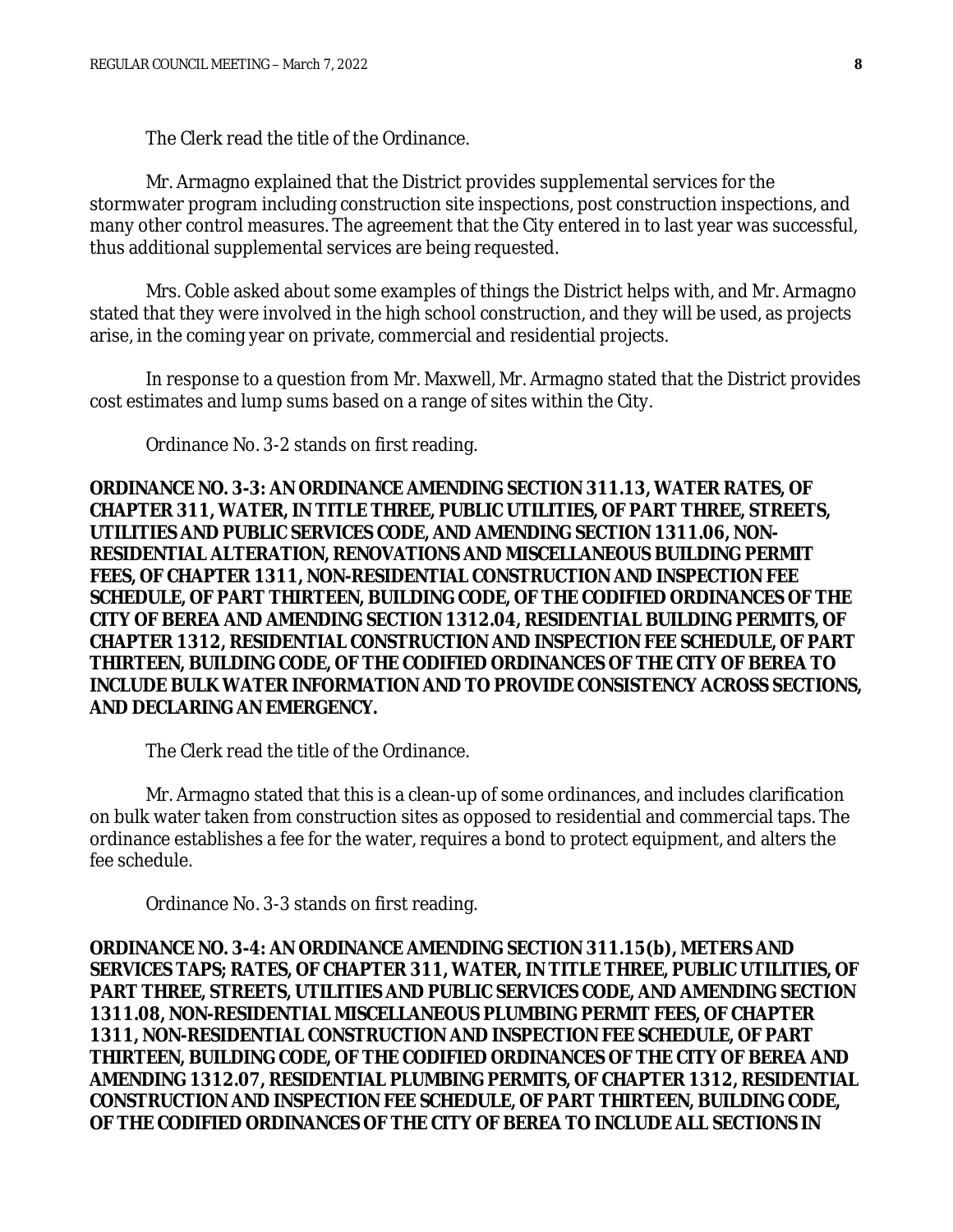## **CHAPTERS 1311 AND 1312 THAT CONTAIN WATER METERS AND SERVICE TAPS AND PROVIDE CONSISTENCY ACROSS SECTIONS, AND DECLARING AN EMERGENCY.**

The Clerk read the title of the Ordinance.

Mr. Armagno stated that this ordinance passes rising costs on to applicants and acts to clean-up discrepancies across several sections of the Codified Ordinances. The City is not looking to profit from this increase, merely to cover administrative and water costs.

Ordinance No. 3-4 stands on first reading.

#### **REPORT AND COMMENTS BY THE PRESIDENT OF COUNCIL**

Mr. Maxwell had no report.

#### **REPORTS AND COMMENTS BY THE MEMBERS OF COUNCIL**

Mr. McManis had no report.

Mr. Skoczen had no report.

Mrs. Weaver had no report.

Mr. Zacharyasz had no report.

Mrs. Brown asked that everyone keep the people of Ukraine in their thoughts and prayers and be proud and thankful to be Americans. She added that, at the bank, she is having everyone wear ribbons one day to show solidarity, as there are a lot of Ukrainian tellers and customers, and encouraged everyone to help in some way.

Mrs. Coble stated that she is in conversations about the parking and traffic issues at the high school.

Mr. Dozier asked that everyone keep the Ukrainian people in their prayers and expressed that he is thankful for the Second Amendment.

#### **CORRESPONDENCE**

The February 17, 2022 – March 2, 2022 Correspondence is available in the Clerk's office.

#### **OTHER BUSINESS:**

Mrs. Esson stated that she feels so helpless, as do we all, when it comes to the war on Ukraine and asked, as her brother suggested, that everyone just do what we can, to help in any way we can, and to believe that good will prevail, noting that she is praying for a miracle.